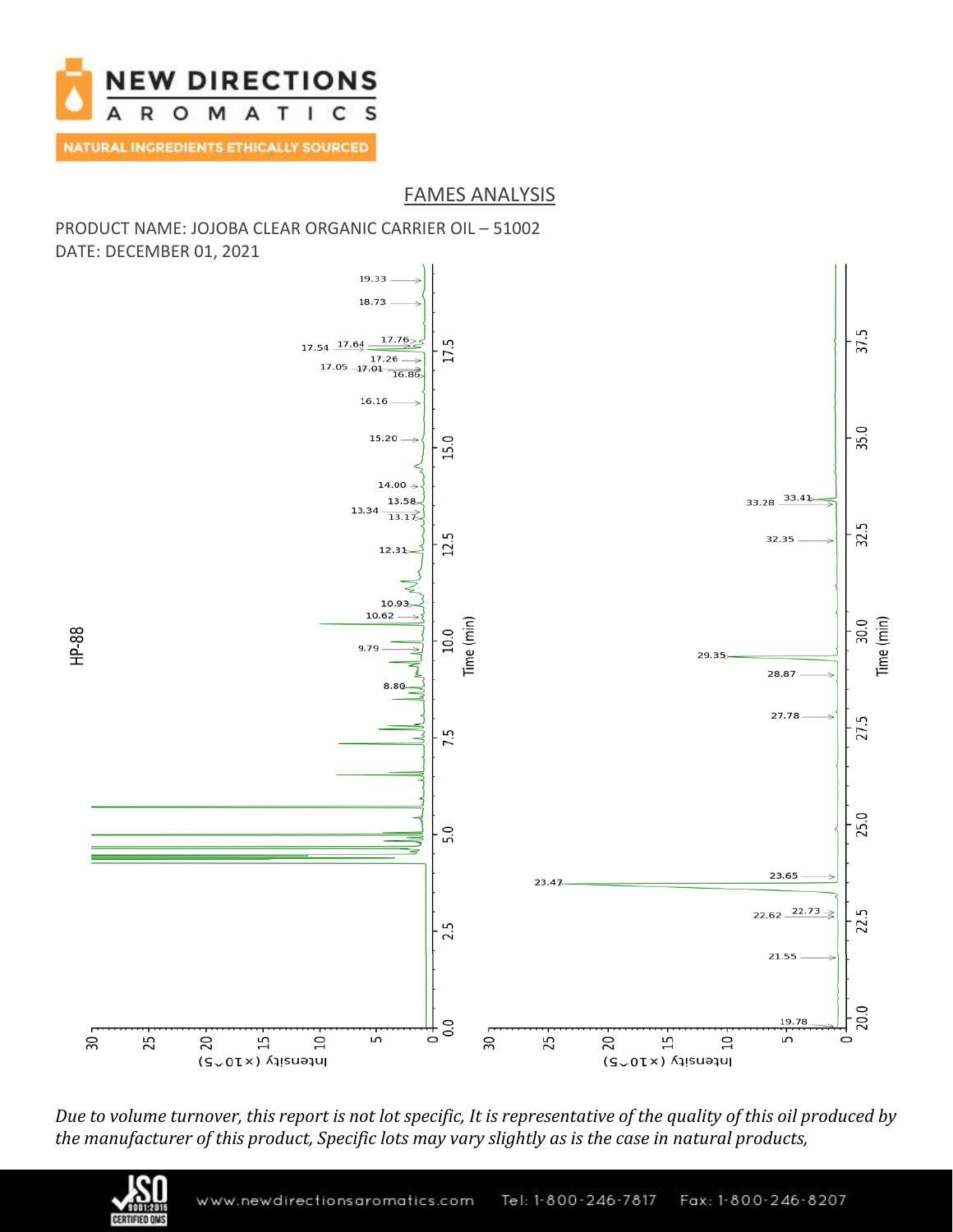

**NATURAL INGREDIENTS ETHICALLY SOURCED** 

# FAMES ANALYSIS *(cont'd,)*

PRODUCT NAME: JOJOBA CLEAR ORGANIC CARRIER OIL – 51002

| Peak                    | RT (min) | <b>Compound name</b>                  | $\frac{9}{6}$ |
|-------------------------|----------|---------------------------------------|---------------|
| 1                       | 8,80     | Tridecylic acid                       | 0,92          |
| $\overline{2}$          | 9,79     | Myristic acid                         | 0,32          |
| $\overline{3}$          | 10,62    | Myristoleic acid                      | 0,13          |
| $\overline{\mathbf{4}}$ | 10,93    | Pentadecylic acid                     | 0,91          |
| $\overline{5}$          | 12,31    | Palmitic acid                         | 0,86          |
| $\overline{6}$          | 13,17    | Hypogeic acid                         | 0,29          |
| $\overline{7}$          | 13,34    | Palmitoleic acid                      | 0,04          |
| 8                       | 13,58    | cis-Palmitvaccenic acid               | 0,54          |
| 9                       | 14,00    | Margaric acid                         | 0,32          |
| 10                      | 15,20    | cis-9-Heptadecenoic acid              | 0,51          |
| 11                      | 16,16    | Stearic acid                          | 0,08          |
| 12                      | 16,86    | Elaidic acid                          | 0,02          |
| 13                      | 17,01    | Octadecenoic acid isomer I            | 0,05          |
| 14                      | 17,05    | Octadecenoic acid isomer II           | 0,07          |
| $\overline{15}$         | 17,26    | Octadecenoic acid isomer V            | 0,03          |
| 16                      | 17,54    | Oleic acid                            | 7,00          |
| 17                      | 17,64    | cis-Vaccenic acid                     | 1,39          |
| 18                      | 17,76    | Octadecenoic acid isomer VII          | 0,70          |
| 19                      | 18,73    | Nonadecylic acid                      | 0,03          |
| 20                      | 19,33    | trans, cis-9, 12-Octadecadienoic acid | 0,08          |
| 21                      | 19,78    | Linoleic acid                         | 0,25          |
| $\overline{22}$         | 21,55    | Arachidic acid                        | 0,02          |
| 23                      | 22,62    | α-Linolenic acid                      | 0,14          |
| 24                      | 22,73    | Oleyl alcohol                         | 0,12          |
| 25                      | 23,47    | Gondoic acid                          | 66,70         |
| 26                      | 23,65    | Paullinic acid                        | 0,05          |
| 27                      | 27,78    | Behenic acid                          | 0,15          |
| 28                      | 28,87    | cis-11-Eicosenol                      | 0,06          |
| 29                      | 29,35    | Erucic acid                           | 14,39         |
| $\overline{30}$         | 32,35    | Lignoceric acid                       | 0,03          |

FAME: Fatty Acid Methyl Ester Analysis

#### **Disclaimer & Caution:**

Please refer to all relevant technical information specific to the product, prior to use, The information contained in this document is obtained from current and reliable sources, New Directions Aromatics Inc, provides the information contained herein, but makes no representation as to its comprehensiveness or accuracy, Individuals receiving this information must exercise their independent judgment in determining its appropriateness for a particular purpose, The user of the product is solely responsible for compliance with all laws and regulations applying to the use of the products, including intellectual property rights of third parties, As the ordinary or otherwise use(s) of this product is outside the control of New Directions Aromatics Inc,, no representation or warranty, expressed or implied, is made as to the effect(s) of such use(s), (including damage or injury), or the results obtained, The liability of New Directions Aromatics Inc, is limited to the value of the goods and does not include any consequential loss, New Directions Aromatics Inc, shall not be liable for any errors or delays in the content, or for any actions taken in reliance thereon, New Directions Aromatics Inc, shall not be responsible for any damages resulting from use of or reliance upon this information, In the event of any dispute, the Customer hereby agrees that Jurisdiction is limited to the province of Ontario, Canada